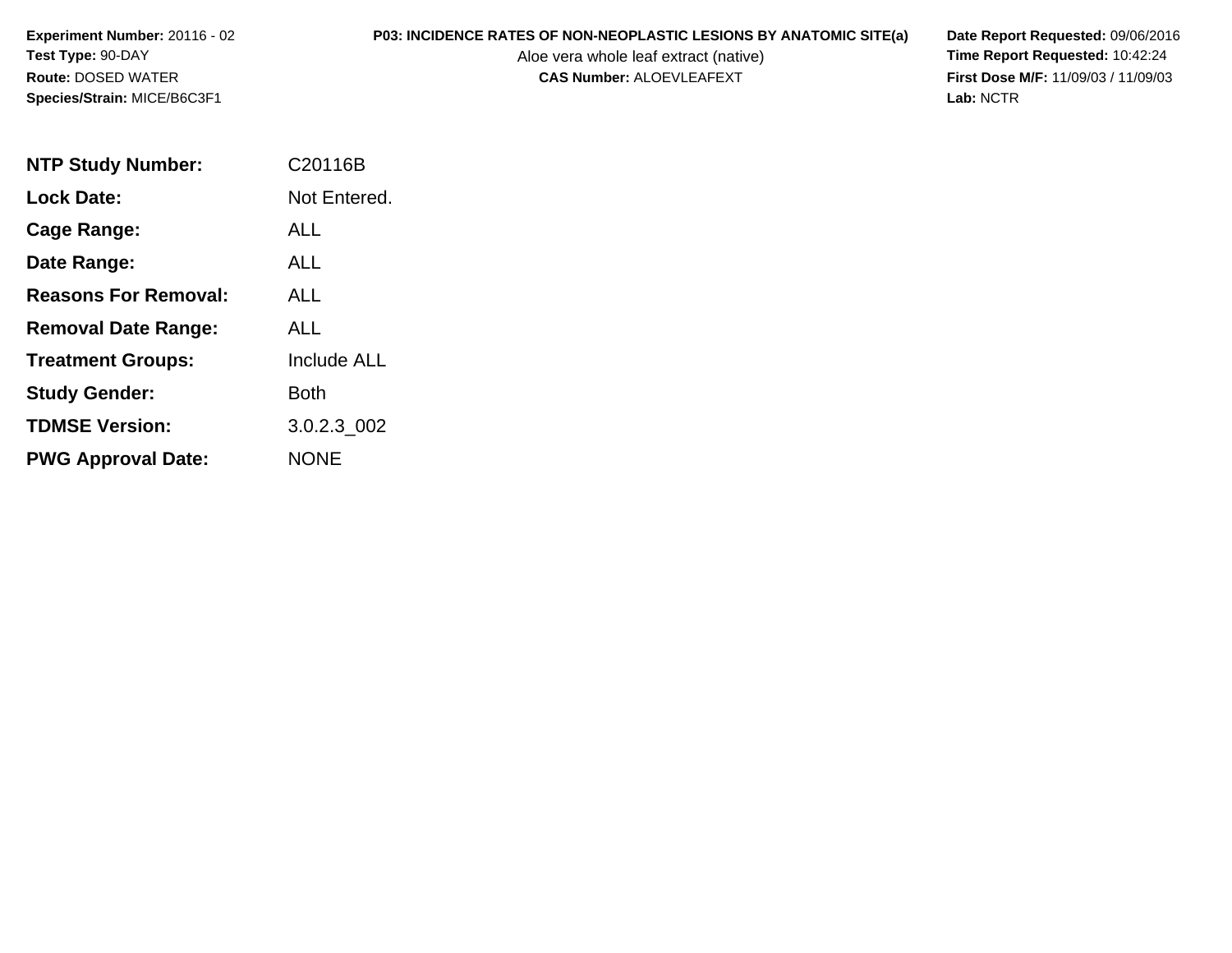**Experiment Number:** 20116 - 02**Test Type:** 90-DAY**Route:** DOSED WATER

**Species/Strain:** MICE/B6C3F1

## **P03: INCIDENCE RATES OF NON-NEOPLASTIC LESIONS BY ANATOMIC SITE(a) Date Report Requested: 09/06/2016<br>Aloe vera whole leaf extract (native) <b>Time Report Requested:** 10:42:24

Aloe vera whole leaf extract (native)<br>**CAS Number:** ALOEVLEAFEXT

**First Dose M/F:** 11/09/03 / 11/09/03<br>Lab: NCTR **Lab:** NCTR

| <b>B6C3F1 MICE MALE</b>                                                      | <b>CONTROL</b> | <b>1% WLN</b> | <b>2% WLN</b> | <b>3% WLN</b> |  |
|------------------------------------------------------------------------------|----------------|---------------|---------------|---------------|--|
| <b>Disposition Summary</b>                                                   |                |               |               |               |  |
| <b>Animals Initially In Study</b><br><b>Early Deaths</b><br><b>Survivors</b> | 12             | 12            | 12            | 12            |  |
| <b>Terminal Sacrifice</b>                                                    | 12             | 12            | 12            | 12            |  |
| <b>Animals Examined Microscopically</b>                                      | 12             | 12            | 12            | 12            |  |
| <b>ALIMENTARY SYSTEM</b>                                                     |                |               |               |               |  |
| Esophagus                                                                    | (12)           | (0)           | (0)           | (12)          |  |
| Gallbladder                                                                  | (12)           | (0)           | (0)           | (12)          |  |
| Intestine Large, Cecum                                                       | (12)           | (12)          | (12)          | (12)          |  |
| Goblet Cell, Hyperplasia                                                     |                | 1(8%)         | 5 (42%)       | 9(75%)        |  |
| Intestine Large, Colon                                                       | (12)           | (12)          | (12)          | (12)          |  |
| Goblet Cell, Hyperplasia                                                     |                | 3(25%)        | 9 (75%)       | 11 (92%)      |  |
| Intestine Large, Rectum                                                      | (12)           | (0)           | (0)           | (11)          |  |
| Goblet Cell, Hyperplasia                                                     |                |               |               | 4 (36%)       |  |
| Intestine Small, Duodenum                                                    | (12)           | (0)           | (0)           | (12)          |  |
| Intestine Small, Ileum                                                       | (12)           | (0)           | (0)           | (12)          |  |
| Intestine Small, Jejunum                                                     | (12)           | (0)           | (0)           | (12)          |  |
| Liver                                                                        | (12)           | (12)          | (12)          | (12)          |  |
| <b>Mixed Cell Focus</b>                                                      |                |               |               | 1(8%)         |  |
| <b>Tension Lipidosis</b>                                                     | 1(8%)          |               | 1(8%)         |               |  |
| Pancreas                                                                     | (12)           | (0)           | (0)           | (12)          |  |
| <b>Salivary Glands</b>                                                       | (12)           | (0)           | (0)           | (12)          |  |
| Stomach, Forestomach                                                         | (12)           | (0)           | (0)           | (12)          |  |
| Stomach, Glandular                                                           | (12)           | (0)           | (0)           | (12)          |  |
| <b>CARDIOVASCULAR SYSTEM</b>                                                 |                |               |               |               |  |
| <b>Blood Vessel</b>                                                          | (12)           | (0)           | (0)           | (12)          |  |
| Heart                                                                        | (12)           | (0)           | (0)           | (12)          |  |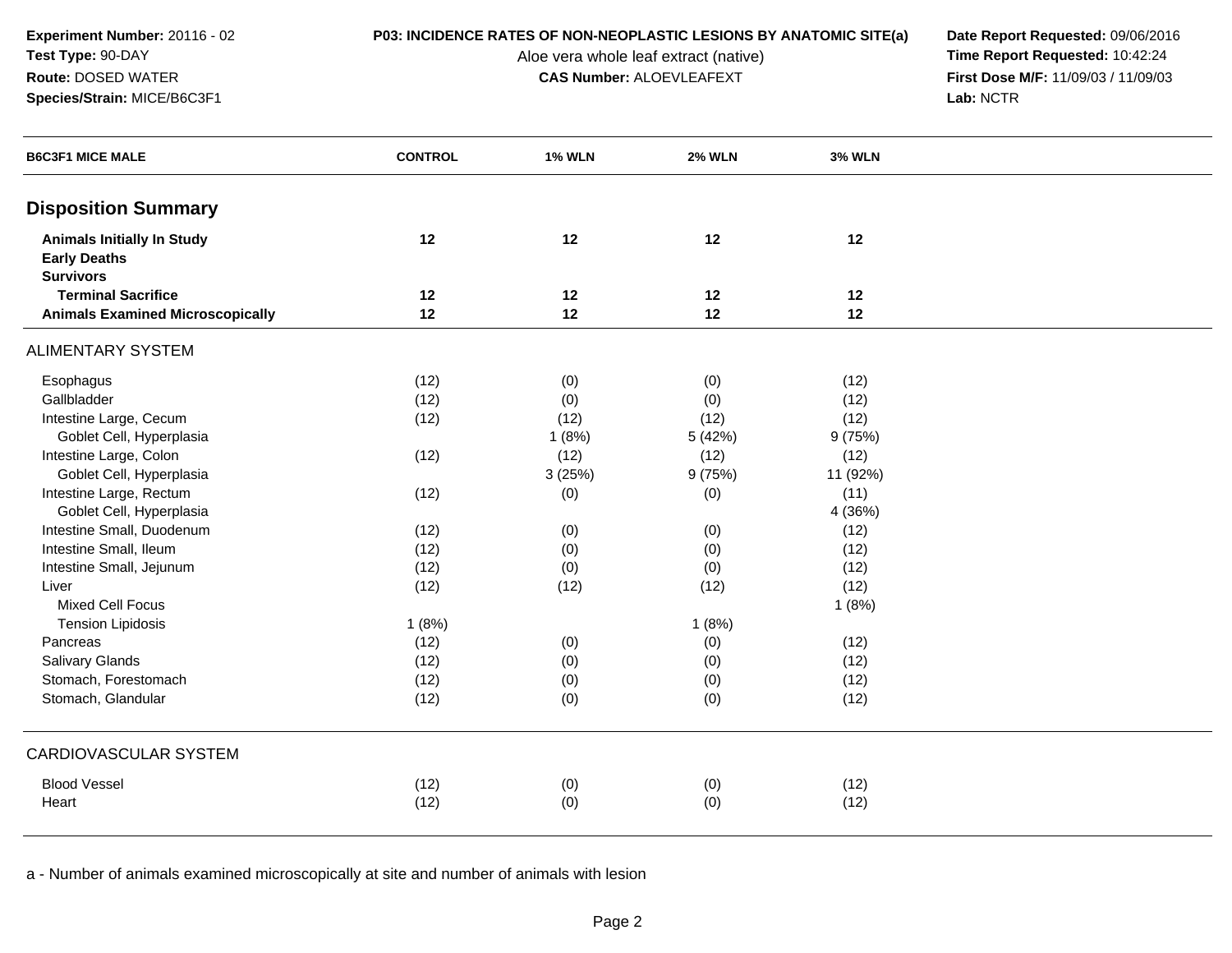### **P03: INCIDENCE RATES OF NON-NEOPLASTIC LESIONS BY ANATOMIC SITE(a) Date Report Requested: 09/06/2016<br>Aloe vera whole leaf extract (native) <b>Time Report Requested:** 10:42:24

Aloe vera whole leaf extract (native)<br>**CAS Number:** ALOEVLEAFEXT

**First Dose M/F:** 11/09/03 / 11/09/03<br>Lab: NCTR **Lab:** NCTR

| <b>B6C3F1 MICE MALE</b>                  | <b>CONTROL</b> | <b>1% WLN</b> | <b>2% WLN</b> | <b>3% WLN</b> |  |
|------------------------------------------|----------------|---------------|---------------|---------------|--|
| <b>ENDOCRINE SYSTEM</b>                  |                |               |               |               |  |
| <b>Adrenal Cortex</b>                    | (12)           | (0)           | (0)           | (12)          |  |
| <b>Accessory Adrenal Cortical Nodule</b> | 1(8%)          |               |               |               |  |
| Adrenal Medulla                          | (11)           | (0)           | (0)           | (11)          |  |
| Islets, Pancreatic                       | (12)           | (0)           | (0)           | (12)          |  |
| Parathyroid Gland                        | (10)           | (0)           | (0)           | (11)          |  |
| <b>Pituitary Gland</b>                   | (12)           | (0)           | (0)           | (12)          |  |
| <b>Thyroid Gland</b>                     | (12)           | (0)           | (0)           | (12)          |  |
| <b>GENERAL BODY SYSTEM</b>               |                |               |               |               |  |
| None                                     |                |               |               |               |  |
| <b>GENITAL SYSTEM</b>                    |                |               |               |               |  |
| Epididymis                               | (12)           | (0)           | (0)           | (12)          |  |
| <b>Preputial Gland</b>                   | (12)           | (4)           | (6)           | (12)          |  |
| Duct, Dilatation                         | 7 (58%)        | 4 (100%)      | 6 (100%)      |               |  |
| Prostate                                 | (12)           | (0)           | (0)           | (12)          |  |
| <b>Seminal Vesicle</b>                   | (12)           | (0)           | (0)           | (12)          |  |
| <b>Testes</b>                            | (12)           | (0)           | (0)           | (12)          |  |
| <b>HEMATOPOIETIC SYSTEM</b>              |                |               |               |               |  |
| <b>Bone Marrow</b>                       | (12)           | (0)           | (0)           | (12)          |  |
| Lymph Node, Mandibular                   | (12)           | (0)           | (0)           | (12)          |  |
| Lymph Node, Mesenteric                   | (12)           | (0)           | (0)           | (12)          |  |
| Hyperplasia, Lymphoid                    | 4 (33%)        |               |               | 7 (58%)       |  |
| Spleen                                   | (12)           | (12)          | (12)          | (12)          |  |
| Hematopoietic Cell Proliferation         | 4 (33%)        | 2(17%)        | 2(17%)        | 4 (33%)       |  |
| Hyperplasia, Lymphoid                    |                | 1(8%)         | 1(8%)         |               |  |
| Thymus                                   | (12)           | (0)           | (0)           | (12)          |  |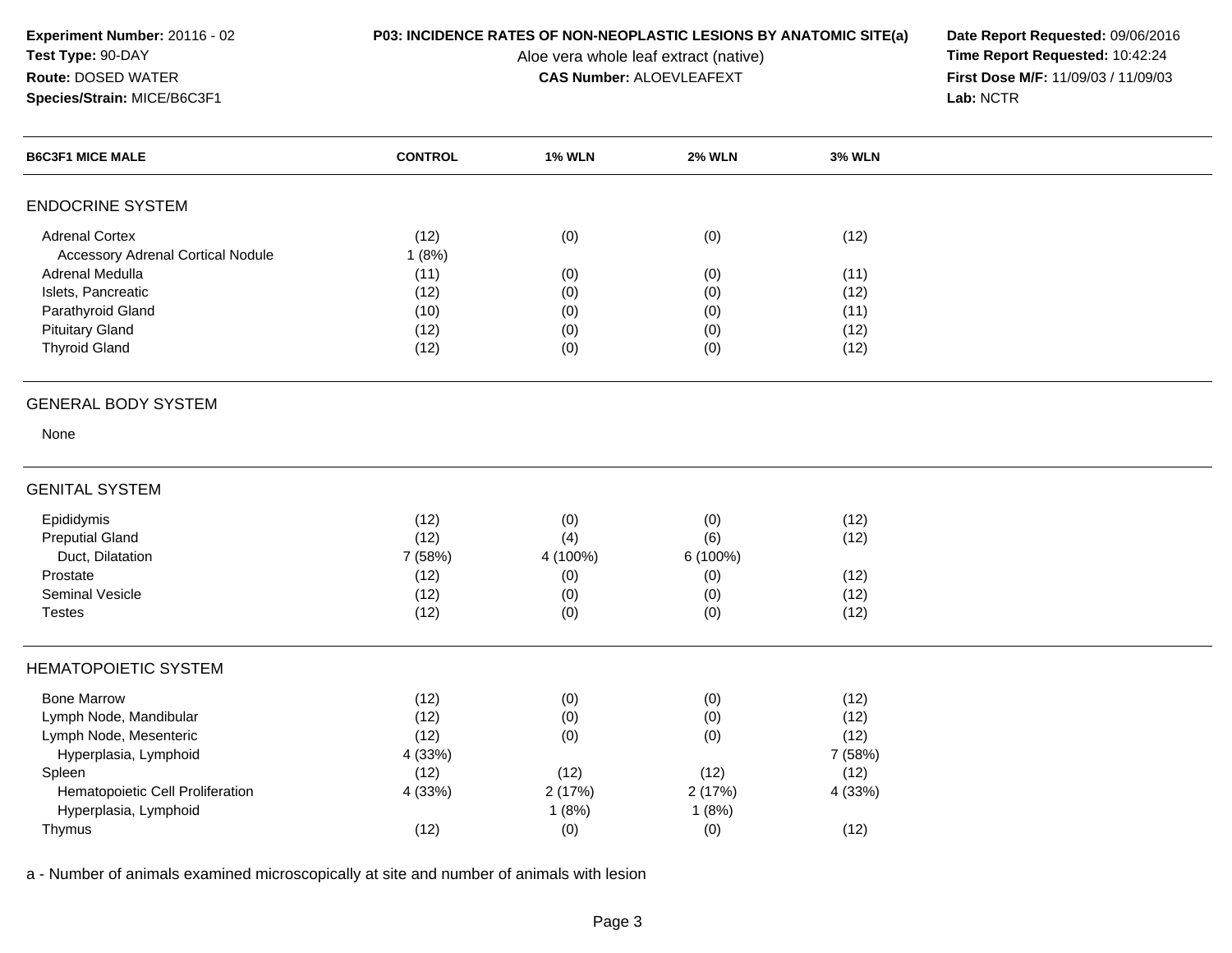| Experiment Number: 20116 - 02<br>Test Type: 90-DAY<br>Route: DOSED WATER<br>Species/Strain: MICE/B6C3F1 | P03: INCIDENCE RATES OF NON-NEOPLASTIC LESIONS BY ANATOMIC SITE(a) | Date Report Requested: 09/06/2016<br>Time Report Requested: 10:42:24<br>First Dose M/F: 11/09/03 / 11/09/03<br>Lab: NCTR |                      |                      |  |
|---------------------------------------------------------------------------------------------------------|--------------------------------------------------------------------|--------------------------------------------------------------------------------------------------------------------------|----------------------|----------------------|--|
| <b>B6C3F1 MICE MALE</b>                                                                                 | <b>CONTROL</b>                                                     | <b>1% WLN</b>                                                                                                            | <b>2% WLN</b>        | <b>3% WLN</b>        |  |
| <b>INTEGUMENTARY SYSTEM</b>                                                                             |                                                                    |                                                                                                                          |                      |                      |  |
| Skin<br>Epidermis, Inflammation, Suppurative                                                            | (12)<br>1(8%)                                                      | (0)                                                                                                                      | (0)                  | (12)                 |  |
| MUSCULOSKELETAL SYSTEM                                                                                  |                                                                    |                                                                                                                          |                      |                      |  |
| Bone, Femur                                                                                             | (12)                                                               | (0)                                                                                                                      | (0)                  | (12)                 |  |
| NERVOUS SYSTEM                                                                                          |                                                                    |                                                                                                                          |                      |                      |  |
| Brain, Brain Stem<br>Brain, Cerebellum<br>Brain, Cerebrum                                               | (12)<br>(12)<br>(12)                                               | (0)<br>(0)<br>(0)                                                                                                        | (0)<br>(0)<br>(0)    | (12)<br>(12)<br>(12) |  |
| <b>RESPIRATORY SYSTEM</b>                                                                               |                                                                    |                                                                                                                          |                      |                      |  |
| Lung<br>Nose<br>Trachea                                                                                 | (12)<br>(12)<br>(12)                                               | (0)<br>(0)<br>(0)                                                                                                        | (0)<br>(0)<br>(0)    | (12)<br>(12)<br>(12) |  |
| SPECIAL SENSES SYSTEM                                                                                   |                                                                    |                                                                                                                          |                      |                      |  |
| Eye<br>Harderian Gland                                                                                  | (12)<br>(12)                                                       | (0)<br>(0)                                                                                                               | (0)<br>(0)           | (12)<br>(12)         |  |
| <b>URINARY SYSTEM</b>                                                                                   |                                                                    |                                                                                                                          |                      |                      |  |
| Kidney<br>Infiltration Cellular, Lymphoid<br><b>Urinary Bladder</b>                                     | (12)<br>(12)                                                       | (12)<br>1(8%)<br>(0)                                                                                                     | (12)<br>1(8%)<br>(0) | (12)<br>(12)         |  |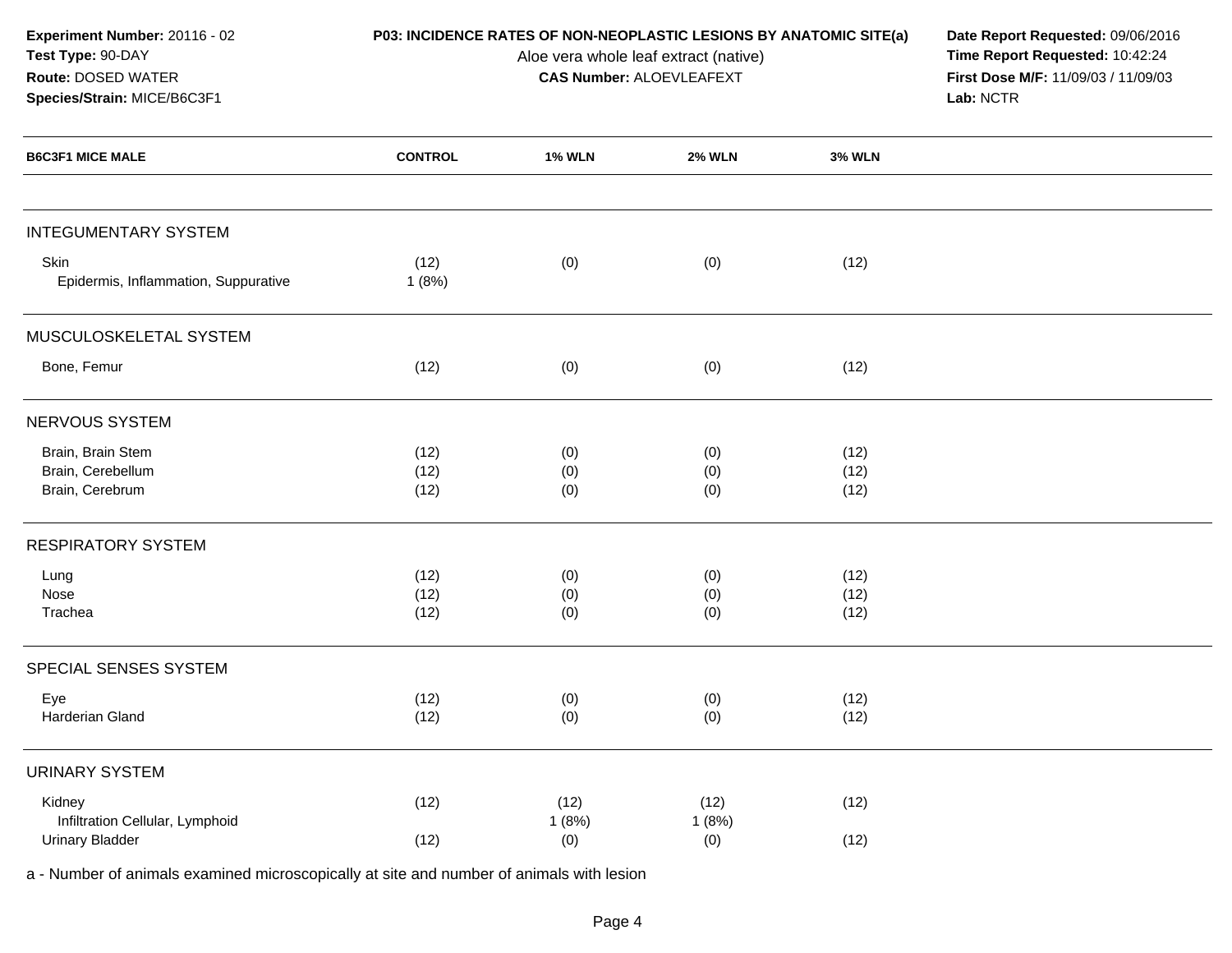| Experiment Number: 20116 - 02<br>Test Type: 90-DAY<br><b>Route: DOSED WATER</b><br>Species/Strain: MICE/B6C3F1 | <b>P03: INCIDENCE RATES OF NON-NEOPLASTIC LESIONS BY ANATOMIC SITE(a)</b> | Date Report Requested: 09/06/2016<br>Time Report Requested: 10:42:24<br><b>First Dose M/F: 11/09/03 / 11/09/03</b><br>Lab: NCTR |               |               |  |
|----------------------------------------------------------------------------------------------------------------|---------------------------------------------------------------------------|---------------------------------------------------------------------------------------------------------------------------------|---------------|---------------|--|
| <b>B6C3F1 MICE MALE</b>                                                                                        | <b>CONTROL</b>                                                            | <b>1% WLN</b>                                                                                                                   | <b>2% WLN</b> | <b>3% WLN</b> |  |
| <b>Dilatation</b>                                                                                              | 2 (17%)                                                                   |                                                                                                                                 |               | 2(17%)        |  |
|                                                                                                                |                                                                           |                                                                                                                                 |               |               |  |

\*\*\* END OF MALE \*\*\*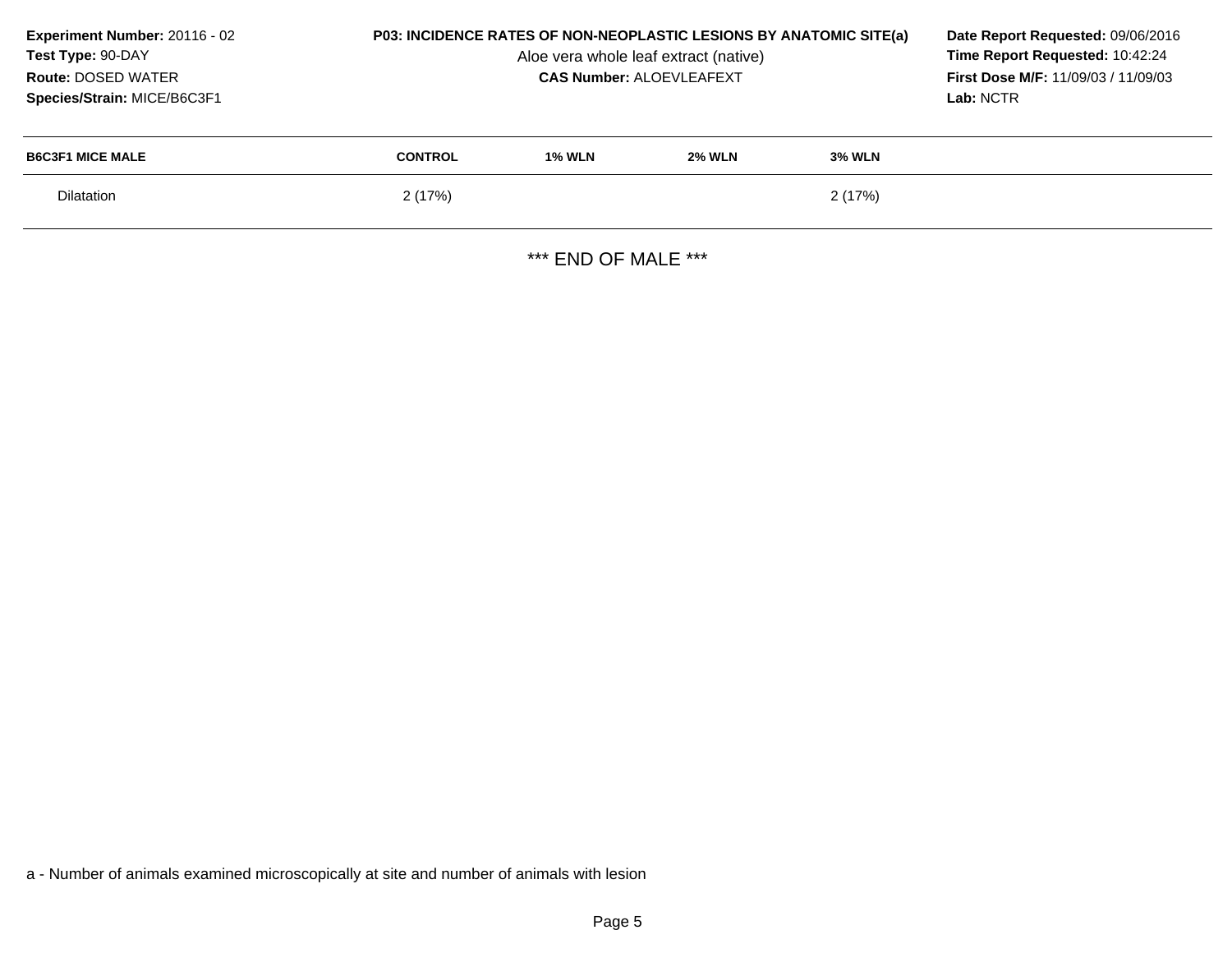**Experiment Number:** 20116 - 02**Test Type:** 90-DAY**Route:** DOSED WATER

**Species/Strain:** MICE/B6C3F1

### **P03: INCIDENCE RATES OF NON-NEOPLASTIC LESIONS BY ANATOMIC SITE(a) Date Report Requested: 09/06/2016<br>Aloe vera whole leaf extract (native) <b>Time Report Requested:** 10:42:24

Aloe vera whole leaf extract (native)<br>**CAS Number:** ALOEVLEAFEXT

**First Dose M/F:** 11/09/03 / 11/09/03<br>Lab: NCTR **Lab:** NCTR

| <b>B6C3F1 MICE FEMALE</b>                                                    | <b>CONTROL</b> | <b>1% WLN</b> | <b>2% WLN</b> | <b>3% WLN</b> |  |
|------------------------------------------------------------------------------|----------------|---------------|---------------|---------------|--|
| <b>Disposition Summary</b>                                                   |                |               |               |               |  |
| <b>Animals Initially In Study</b><br><b>Early Deaths</b><br><b>Survivors</b> | 12             | 12            | 12            | 12            |  |
| <b>Terminal Sacrifice</b>                                                    | 12             | 12            | 12            | 12            |  |
| <b>Animals Examined Microscopically</b>                                      | 12             | 12            | 11            | 12            |  |
| <b>ALIMENTARY SYSTEM</b>                                                     |                |               |               |               |  |
| Esophagus                                                                    | (12)           | (0)           | (0)           | (12)          |  |
| Gallbladder                                                                  | (11)           | (0)           | (0)           | (12)          |  |
| Intestine Large, Cecum                                                       | (12)           | (12)          | (11)          | (12)          |  |
| Goblet Cell, Hyperplasia                                                     |                |               |               | 1(8%)         |  |
| Intestine Large, Colon                                                       | (12)           | (12)          | (11)          | (12)          |  |
| Goblet Cell, Hyperplasia                                                     |                |               | 4 (36%)       | 7 (58%)       |  |
| Intestine Large, Rectum                                                      | (12)           | (0)           | (0)           | (11)          |  |
| Goblet Cell, Hyperplasia                                                     |                |               |               | 5 (45%)       |  |
| Intestine Small, Duodenum                                                    | (12)           | (0)           | (0)           | (12)          |  |
| Intestine Small, Ileum                                                       | (12)           | (0)           | (0)           | (12)          |  |
| Intestine Small, Jejunum                                                     | (12)           | (0)           | (0)           | (12)          |  |
| Liver                                                                        | (12)           | (12)          | (11)          | (12)          |  |
| <b>Tension Lipidosis</b>                                                     |                |               | 1(9%)         |               |  |
| Pancreas                                                                     | (12)           | (0)           | (0)           | (12)          |  |
| Salivary Glands                                                              | (12)           | (0)           | (0)           | (12)          |  |
| Infiltration Cellular, Lymphoid                                              | 1(8%)          |               |               |               |  |
| Stomach, Forestomach                                                         | (12)           | (0)           | (0)           | (12)          |  |
| Stomach, Glandular                                                           | (11)           | (0)           | (0)           | (12)          |  |
| <b>CARDIOVASCULAR SYSTEM</b>                                                 |                |               |               |               |  |
| <b>Blood Vessel</b>                                                          | (12)           | (0)           | (0)           | (12)          |  |
| Heart                                                                        | (12)           | (0)           | (0)           | (12)          |  |
|                                                                              |                |               |               |               |  |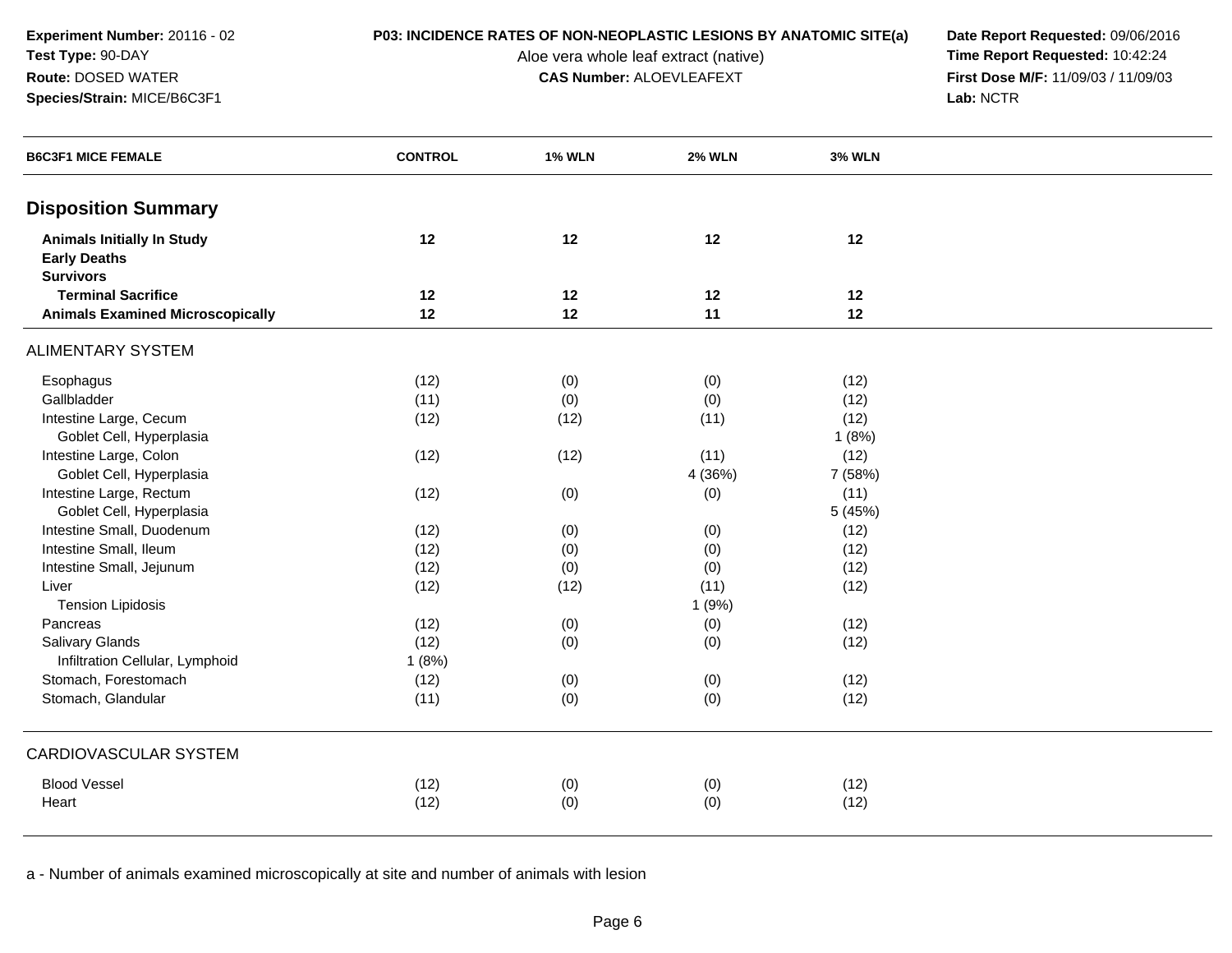## **P03: INCIDENCE RATES OF NON-NEOPLASTIC LESIONS BY ANATOMIC SITE(a) Date Report Requested: 09/06/2016<br>Aloe vera whole leaf extract (native) <b>Time Report Requested:** 10:42:24

Aloe vera whole leaf extract (native)<br>**CAS Number:** ALOEVLEAFEXT

**First Dose M/F:** 11/09/03 / 11/09/03<br>Lab: NCTR **Lab:** NCTR

| <b>ENDOCRINE SYSTEM</b><br><b>Adrenal Cortex</b><br>(12)<br>(1)<br>(12)<br>(0)<br>Adrenal Medulla<br>(11)<br>(0)<br>(11)<br>(0)<br>Islets, Pancreatic<br>(12)<br>(0)<br>(0)<br>(12)<br>Parathyroid Gland<br>(10)<br>(0)<br>(0)<br>(10)<br><b>Pituitary Gland</b><br>(12)<br>(0)<br>(0)<br>(11)<br><b>Thyroid Gland</b><br>(12)<br>(0)<br>(0)<br>(11)<br><b>GENERAL BODY SYSTEM</b><br>None<br><b>GENITAL SYSTEM</b><br><b>Clitoral Gland</b><br>(10)<br>(12)<br>(0)<br>(0)<br>(1)<br>Ovary<br>(12)<br>(0)<br>(12)<br>1 (100%)<br>Cyst<br>(12)<br>(12)<br>Uterus<br>(0)<br>(0)<br><b>HEMATOPOIETIC SYSTEM</b><br><b>Bone Marrow</b><br>(12)<br>(0)<br>(0)<br>(12)<br>Lymph Node, Mandibular<br>(12)<br>(0)<br>(0)<br>(12)<br>Hyperplasia, Lymphoid<br>1(8%)<br>Lymph Node, Mesenteric<br>(12)<br>(12)<br>(0)<br>(0)<br>Hyperplasia, Lymphoid<br>2(17%)<br>(12)<br>(12)<br>(11)<br>(12)<br>Spleen<br>Hematopoietic Cell Proliferation<br>3(25%)<br>3(27%)<br>3(25%)<br>1(8%)<br>Hyperplasia, Lymphoid<br>2(17%)<br>1(8%)<br>(12)<br>(0)<br>(0)<br>(11)<br>Thymus | <b>B6C3F1 MICE FEMALE</b> | <b>CONTROL</b> | <b>1% WLN</b> | <b>2% WLN</b> | <b>3% WLN</b> |  |
|----------------------------------------------------------------------------------------------------------------------------------------------------------------------------------------------------------------------------------------------------------------------------------------------------------------------------------------------------------------------------------------------------------------------------------------------------------------------------------------------------------------------------------------------------------------------------------------------------------------------------------------------------------------------------------------------------------------------------------------------------------------------------------------------------------------------------------------------------------------------------------------------------------------------------------------------------------------------------------------------------------------------------------------------------------------|---------------------------|----------------|---------------|---------------|---------------|--|
|                                                                                                                                                                                                                                                                                                                                                                                                                                                                                                                                                                                                                                                                                                                                                                                                                                                                                                                                                                                                                                                                |                           |                |               |               |               |  |
|                                                                                                                                                                                                                                                                                                                                                                                                                                                                                                                                                                                                                                                                                                                                                                                                                                                                                                                                                                                                                                                                |                           |                |               |               |               |  |
|                                                                                                                                                                                                                                                                                                                                                                                                                                                                                                                                                                                                                                                                                                                                                                                                                                                                                                                                                                                                                                                                |                           |                |               |               |               |  |
|                                                                                                                                                                                                                                                                                                                                                                                                                                                                                                                                                                                                                                                                                                                                                                                                                                                                                                                                                                                                                                                                |                           |                |               |               |               |  |
|                                                                                                                                                                                                                                                                                                                                                                                                                                                                                                                                                                                                                                                                                                                                                                                                                                                                                                                                                                                                                                                                |                           |                |               |               |               |  |
|                                                                                                                                                                                                                                                                                                                                                                                                                                                                                                                                                                                                                                                                                                                                                                                                                                                                                                                                                                                                                                                                |                           |                |               |               |               |  |
|                                                                                                                                                                                                                                                                                                                                                                                                                                                                                                                                                                                                                                                                                                                                                                                                                                                                                                                                                                                                                                                                |                           |                |               |               |               |  |
|                                                                                                                                                                                                                                                                                                                                                                                                                                                                                                                                                                                                                                                                                                                                                                                                                                                                                                                                                                                                                                                                |                           |                |               |               |               |  |
|                                                                                                                                                                                                                                                                                                                                                                                                                                                                                                                                                                                                                                                                                                                                                                                                                                                                                                                                                                                                                                                                |                           |                |               |               |               |  |
|                                                                                                                                                                                                                                                                                                                                                                                                                                                                                                                                                                                                                                                                                                                                                                                                                                                                                                                                                                                                                                                                |                           |                |               |               |               |  |
|                                                                                                                                                                                                                                                                                                                                                                                                                                                                                                                                                                                                                                                                                                                                                                                                                                                                                                                                                                                                                                                                |                           |                |               |               |               |  |
|                                                                                                                                                                                                                                                                                                                                                                                                                                                                                                                                                                                                                                                                                                                                                                                                                                                                                                                                                                                                                                                                |                           |                |               |               |               |  |
|                                                                                                                                                                                                                                                                                                                                                                                                                                                                                                                                                                                                                                                                                                                                                                                                                                                                                                                                                                                                                                                                |                           |                |               |               |               |  |
|                                                                                                                                                                                                                                                                                                                                                                                                                                                                                                                                                                                                                                                                                                                                                                                                                                                                                                                                                                                                                                                                |                           |                |               |               |               |  |
|                                                                                                                                                                                                                                                                                                                                                                                                                                                                                                                                                                                                                                                                                                                                                                                                                                                                                                                                                                                                                                                                |                           |                |               |               |               |  |
|                                                                                                                                                                                                                                                                                                                                                                                                                                                                                                                                                                                                                                                                                                                                                                                                                                                                                                                                                                                                                                                                |                           |                |               |               |               |  |
|                                                                                                                                                                                                                                                                                                                                                                                                                                                                                                                                                                                                                                                                                                                                                                                                                                                                                                                                                                                                                                                                |                           |                |               |               |               |  |
|                                                                                                                                                                                                                                                                                                                                                                                                                                                                                                                                                                                                                                                                                                                                                                                                                                                                                                                                                                                                                                                                |                           |                |               |               |               |  |
|                                                                                                                                                                                                                                                                                                                                                                                                                                                                                                                                                                                                                                                                                                                                                                                                                                                                                                                                                                                                                                                                |                           |                |               |               |               |  |
|                                                                                                                                                                                                                                                                                                                                                                                                                                                                                                                                                                                                                                                                                                                                                                                                                                                                                                                                                                                                                                                                |                           |                |               |               |               |  |
|                                                                                                                                                                                                                                                                                                                                                                                                                                                                                                                                                                                                                                                                                                                                                                                                                                                                                                                                                                                                                                                                |                           |                |               |               |               |  |
|                                                                                                                                                                                                                                                                                                                                                                                                                                                                                                                                                                                                                                                                                                                                                                                                                                                                                                                                                                                                                                                                |                           |                |               |               |               |  |
|                                                                                                                                                                                                                                                                                                                                                                                                                                                                                                                                                                                                                                                                                                                                                                                                                                                                                                                                                                                                                                                                |                           |                |               |               |               |  |
|                                                                                                                                                                                                                                                                                                                                                                                                                                                                                                                                                                                                                                                                                                                                                                                                                                                                                                                                                                                                                                                                |                           |                |               |               |               |  |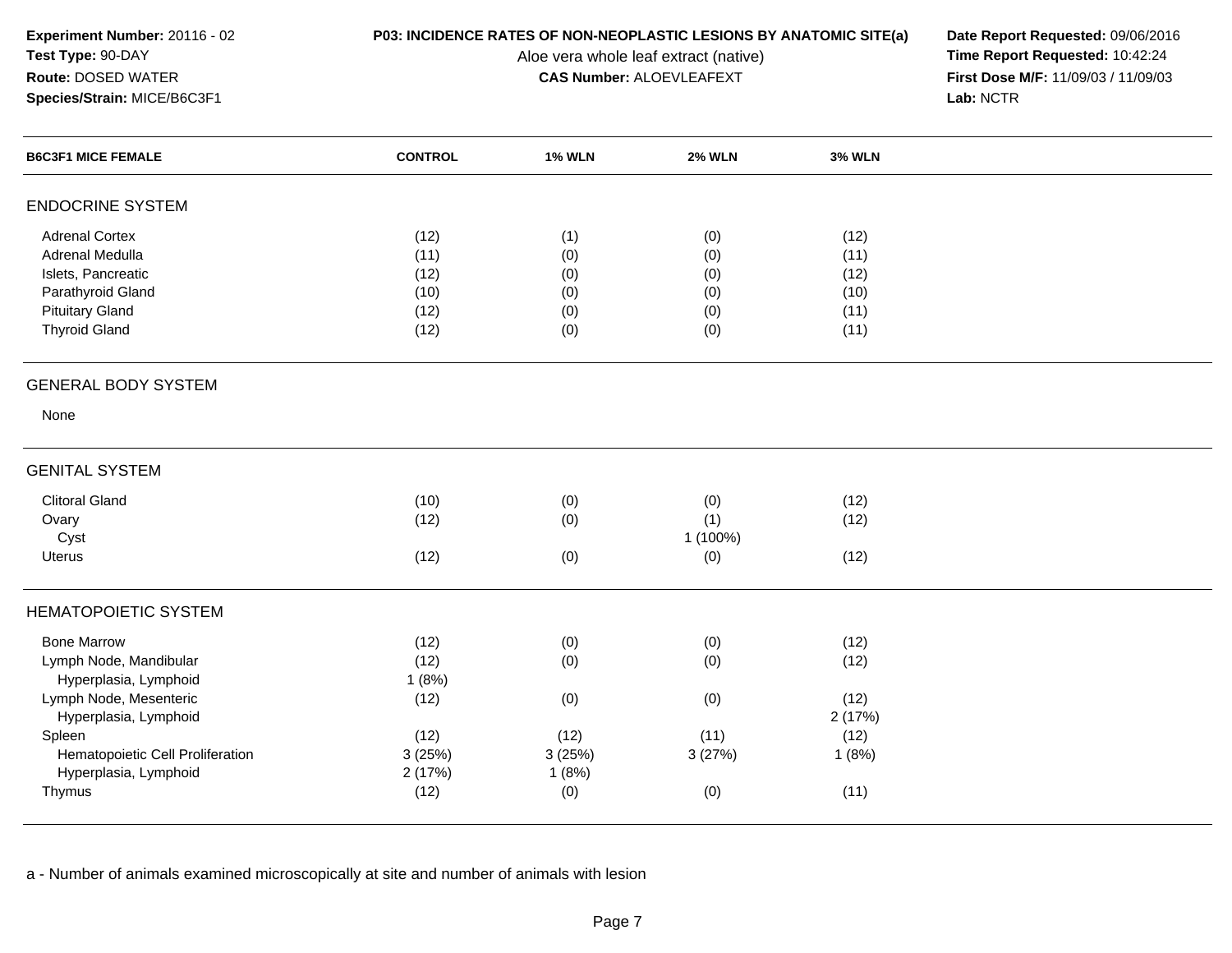## **P03: INCIDENCE RATES OF NON-NEOPLASTIC LESIONS BY ANATOMIC SITE(a) Date Report Requested: 09/06/2016<br>Aloe vera whole leaf extract (native) <b>Time Report Requested:** 10:42:24

Aloe vera whole leaf extract (native)<br>**CAS Number:** ALOEVLEAFEXT

**First Dose M/F:** 11/09/03 / 11/09/03<br>Lab: NCTR **Lab:** NCTR

| <b>B6C3F1 MICE FEMALE</b>                                           | <b>CONTROL</b>        | <b>1% WLN</b>         | <b>2% WLN</b>        | <b>3% WLN</b>        |  |
|---------------------------------------------------------------------|-----------------------|-----------------------|----------------------|----------------------|--|
| <b>INTEGUMENTARY SYSTEM</b>                                         |                       |                       |                      |                      |  |
| <b>Mammary Gland</b><br>Skin                                        | (12)<br>(12)          | (0)<br>(0)            | (0)<br>(0)           | (12)<br>(12)         |  |
| MUSCULOSKELETAL SYSTEM                                              |                       |                       |                      |                      |  |
| Bone, Femur                                                         | (12)                  | (0)                   | (0)                  | (12)                 |  |
| <b>NERVOUS SYSTEM</b>                                               |                       |                       |                      |                      |  |
| Brain, Brain Stem<br>Brain, Cerebellum<br>Brain, Cerebrum           | (12)<br>(12)<br>(12)  | (0)<br>(0)<br>(0)     | (0)<br>(0)<br>(0)    | (12)<br>(12)<br>(12) |  |
| <b>RESPIRATORY SYSTEM</b>                                           |                       |                       |                      |                      |  |
| Lung<br>Nose<br>Trachea                                             | (12)<br>(12)<br>(12)  | (0)<br>(0)<br>(0)     | (0)<br>(0)<br>(0)    | (12)<br>(12)<br>(12) |  |
| SPECIAL SENSES SYSTEM                                               |                       |                       |                      |                      |  |
| Eye<br>Harderian Gland                                              | (12)<br>(12)          | (0)<br>(0)            | (0)<br>(0)           | (12)<br>(12)         |  |
| <b>URINARY SYSTEM</b>                                               |                       |                       |                      |                      |  |
| Kidney<br>Infiltration Cellular, Lymphoid<br><b>Urinary Bladder</b> | (12)<br>1(8%)<br>(12) | (12)<br>2(17%)<br>(0) | (11)<br>1(9%)<br>(0) | (12)<br>(12)         |  |